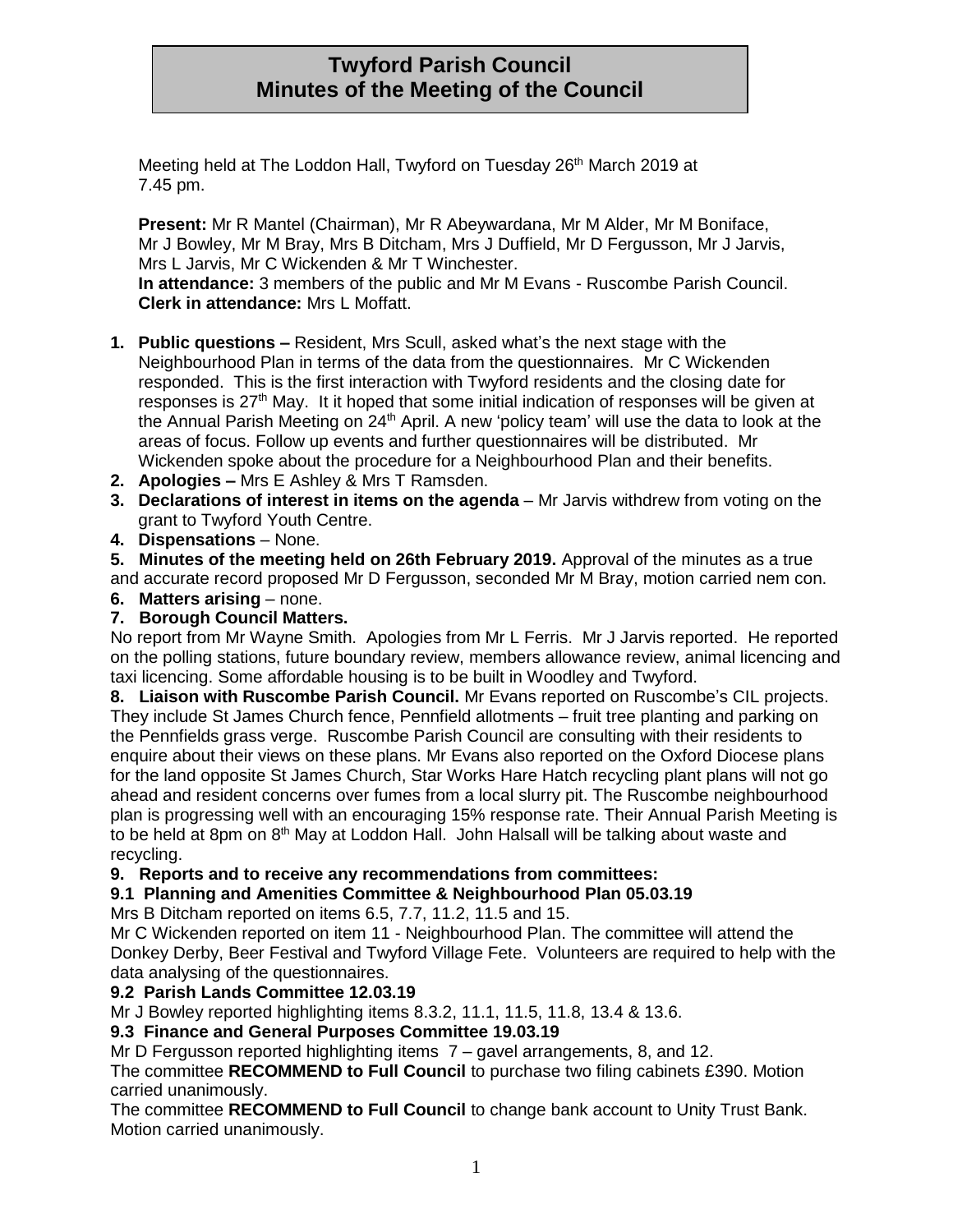The committee **RECOMMEND to Full Council** approval of the amended Standing Orders. Motion carried unanimously.

The committee **RECOMMEND to Full Council** approval of the grant policy. Motion carried unanimously.

The committee **RECOMMEND to Full Council** nil grant to Loddon Hall. Motion carried unanimously.

The committee **RECOMMEND to Full Council** a grant of £1,100 to Twyford Youth Centre for their Duke of Edinburgh program. Motion carried 11 in favour, 1 against, 1 abstained.

**9.4 Fete Committee 26.03.19** Mr D Fergusson reported that a March meeting had not been held. Plans for a successful event are underway.

# **9.5 Other representatives reports**

9.5.1 Meet your Councillor 09.03.19 Mr D Fergusson and Mr M Bray reported. Residents from Orchard Estate queried their council tax boundary and were referred to Wokingham Borough Council. Residents from Wessex Gardens and Byron Close requested parking restrictions as both have commuter parking problems – referred to the Planning & Amenities committee. A resident reported illegal activities at the Polehampton Close toilets. A resident voiced objections should the allotments be considered for use as a car park.

9.5.2 Twyford Twinning Association 13.03.19 – minutes awaited.

9.5.3 WDALC 25.03.19 – a meeting was not held due to membership being inquorate.

9.5.4 Community Hub – no meeting has been held. A see -saw record breaking attempt is being made to raise funds.

**10. Clerk's report** The clerk reported that the TMB polling district will not receive Borough Council polling cards as there is not a scheduled Borough Council election. The Council can approve that the 595 cards at a cost of £215 can be produced and only sent if the Parish Council election is contested. This will prevent possible delays in the printing and distribution. Proposed Mr C Wickenden, seconded Mr J Jarvis to approve the £215 polling card expenditure. Motion carried nem con.

Election nomination deadline is 03.04.19 and the ward information has been circulated to councillors and is due to be published on the website and social media.

# **11.** Items to be discussed at the next meeting – none.

**12. Correspondence (circulated to councillors by email):**

12.1 BALC - New Consultation: Introducing a Deposit Return Scheme (circulated 26.02.19)

12.2 WBC - Mayor's Roll of Honour awards for community champions (circulated 26.02.19) 12.3 Twyford Together Executive Committee Meeting Monday 18th February (circulated

26.02.19)

12.4 Wokingham Borough Libraries Newsletter March 2019 (circulated 04.03.19)

12.5 WBC News: New Roads at Elms Field (circulated 04.03.19)

12.6 Ruscombe Parish Council meeting 6th March 2019 - agenda and February minutes (circulated 04.03.19)

12.7 WDALC meeting - Monday 25 March 2019 (circulated 05.03.19)

12.8 Message of thanks from Thames Valley Police (circulated 07.03.19)

12.9 Police and Crime Commissioner newsletter - March 2019 (circulated 11.03.19)

12.10 Publicity for training courses – CCB (circulated 11.03.19)

12.11 Twinning Association Meeting Agenda14.03.19 (circulated 12.03.19)

12.12 The Piggott School – application to become a multi-academy trust – letter referred to Planning and Amenities committee.

**13. List of authorised payments** – Approval of the list dated 26.03.19 proposed Mr D Fergusson, seconded Mr J Jarvis. Motion carried nem con.

**14. Dates of meetings:**

**All meetings 7:45pm at Loddon Hall unless noted otherwise.**

| Borough Parish Liaison Forum (RM&JB)    | 01.04.19 |
|-----------------------------------------|----------|
| Neighbourhood Plan 7pm                  | 02.04.19 |
| <b>Planning and Amenities Committee</b> | 02.04.19 |